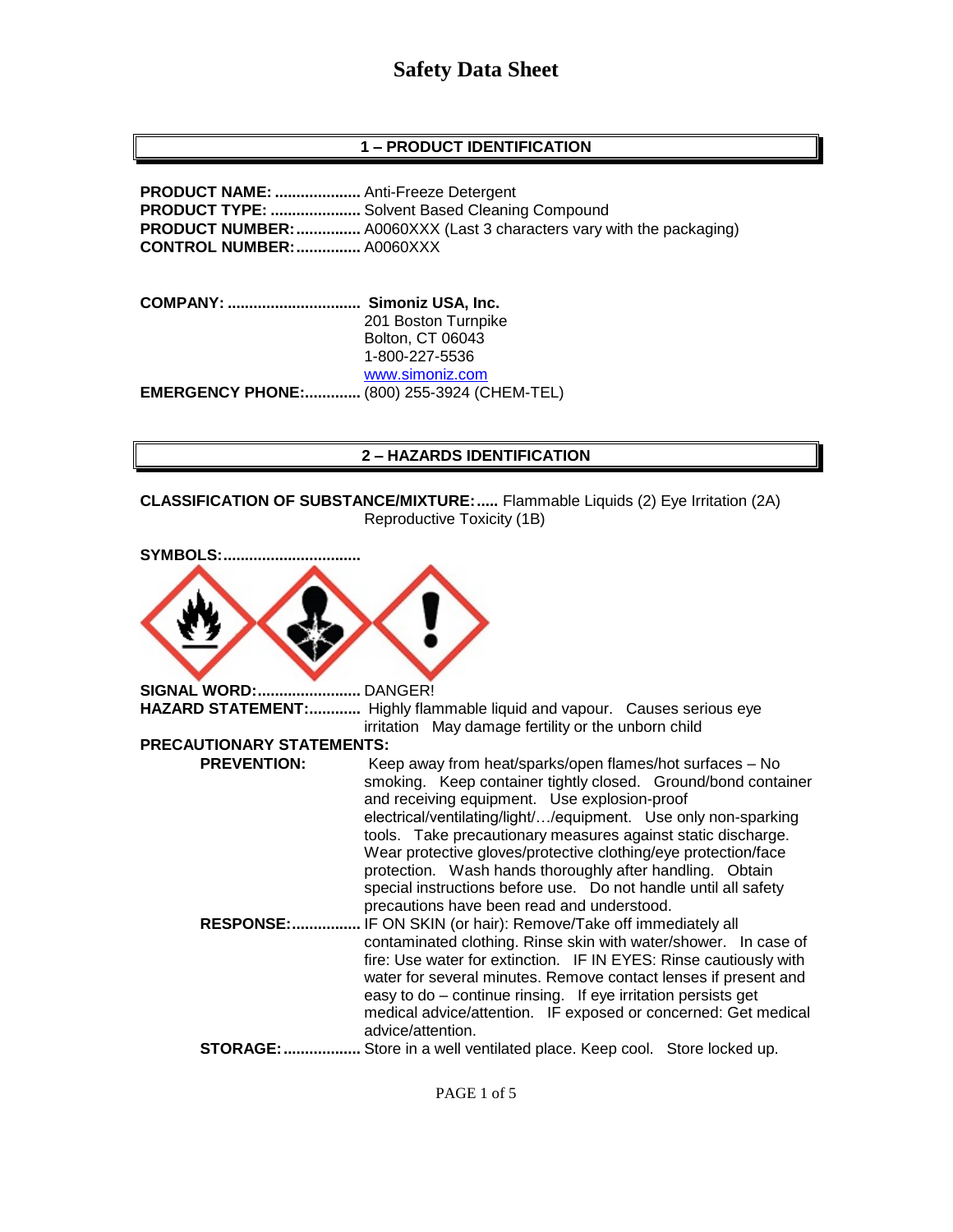**DISPOSAL: .................** Dispose of container and contents in accordance with local regulations.

#### **3 – COMPOSITION / INFORMATION ON INGREDIENTS**

**INGREDIENT C.A.S. NUMBER** Methanol 67-56-1 Sodium Lauryl Ether Sulfate 68585-34-2

Percentages of ingredients are being withheld as trade secret information. This information will be disclosed as necessary to authorized individuals

## **4 – FIRST-AID MEASURES**

**BREATHING (INHALATION)**:**...** If victim shows signs of discomfort or irritation, remove to fresh air. If symptoms persist, get immediate medical attention. **SWALLOWING (INGESTION)**: **.** DO NOT INDUCE VOMITING! Drink a large quantity of water or milk. Do not attempt to give liquids to an unconscious person. Get immediate medical attention! **EYES:........................................** Flush eyes with a large quantity of fresh water for at least 15 minutes. If irritation persists, consult a physician. **SKIN (DERMAL): ......................** Flush from skin and clothing with large amounts of fresh water. If irritation persists, consult physician. Wash contaminated clothing before wearing.

## **5 – FIRE-FIGHTING MEASURES**

**FLASHPOINT:...........................** 52 degrees F. **EXTINGUISHING MEDIA:.........** Water fog or fine spray. Carbon dioxide, Dry chemical or Alcohol resistant foam. **SPECIAL FIRE FIGHTING PROCEDURES: ............**Firefighters working in areas where this product is present should be equipped with an approved, fully enclosed SCBA. **UNUSUAL FIRE AND EXPLOSION HAZARDS:......**None known.

## **6 – ACCIDENTAL RELEASE MEASURES**

**SPILL PROCEDURES:.............** Dike to prevent spillage into streams or sewer systems. Consult local, state and federal authorities.

**WASTE DISPOSAL: .................** As recommended by local, state and federal authorities.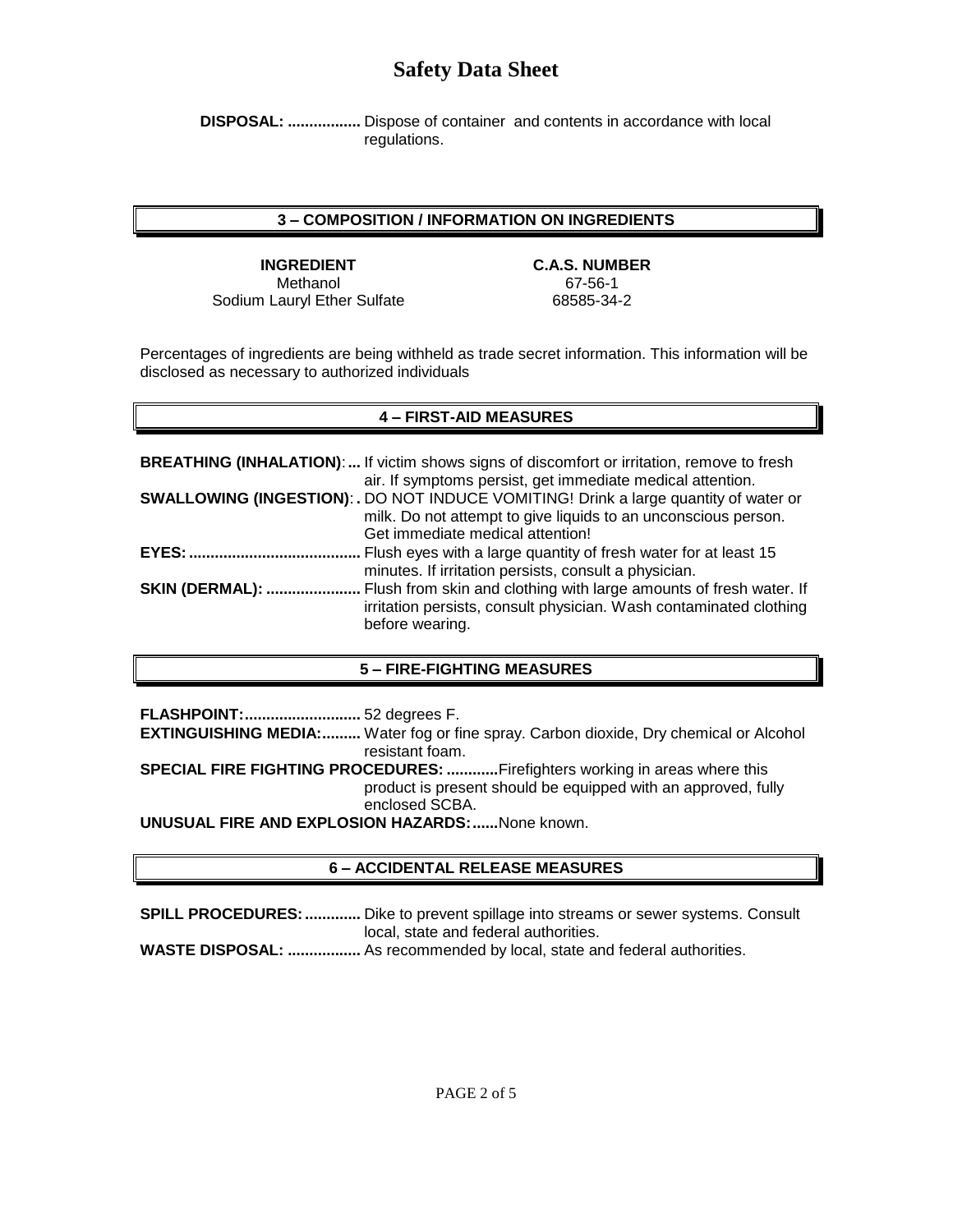#### **7 – HANDLING and STORAGE**

| <b>STORAGE:</b>   | Store in a cool, well ventilated area. Avoid overheating or<br>freezing.                                                                                                                                                                                                                                                                                                                                                                                                                  |
|-------------------|-------------------------------------------------------------------------------------------------------------------------------------------------------------------------------------------------------------------------------------------------------------------------------------------------------------------------------------------------------------------------------------------------------------------------------------------------------------------------------------------|
| <b>HANDLING:.</b> | Flammable! Ground and bond all containers when handling. Use<br>non-sparking tools. Do not place this product in an unmarked<br>container! Keep away from children! Spilled material is slippery.<br>ATTENTION: Empty containers retain vapor and product residue<br>and can be dangerous. Do not pressurize, cut, weld, braze,<br>solder, drill, grind or expose containers to heat, flame, sparks,<br>static electricity or other sources of ignition. Do not reuse empty<br>container. |
|                   |                                                                                                                                                                                                                                                                                                                                                                                                                                                                                           |

#### **8 – EXPOSURE CONTROLS / PERSONAL PROTECTION**

**RESPIRATORY PROTECTION:**Not usually needed in well-ventilated areas. If needed, use a NIOSH approved respirator. **PROTECTIVE CLOTHING:.......** Nitrile or PVC gloves, and chemical splash goggles. **ADDITIONAL MEASURES: ......** Flammable! Ground and bond all containers when handling. Use non-sparking tools. Do not place this product in an unmarked container! Keep away from children! Spilled material is slippery. ATTENTION: Empty containers retain vapor and product residue and can be dangerous. Do not pressurize, cut, weld, braze, solder, drill, grind or expose containers to heat, flame, sparks, static electricity or other sources of ignition. Do not reuse empty container.

| <b>INGREDIENT</b>           | <b>C.A.S. NUMBER</b> | <b>PEL</b>                          |
|-----------------------------|----------------------|-------------------------------------|
| Methanol                    | 67-56-1              | 200 ppm PEL, 250 ppm<br><b>STEL</b> |
| Sodium Lauryl Ether Sulfate | 68585-34-2           | No limits established               |

## **9 – PHYSICAL / CHEMICAL PROPERITES**

PAGE 3 of 5 **APPEARANCE & ODOR: .........** Pink transparent liquid, with an alcoholic odor. **ODOR THRESHOLD: ...............** N/A **pH:.............................................** N/A **MELTING POINT: .....................** 148 degrees F. **FREEZING POINT: ...................** N/A **BOILING POINT:.......................** 148 degrees F. **BOILING POINT RANGE:.........** N/A **FLASHPOINT:...........................** 52 degrees F. **EVAPORATION RATE:.............** N/A **FLAMMABILITY (solid/gas):....** N/A **EXPLOSION LIMITS:................** N/A **VAPOR PRESSURE: ................** 97 mm Hg **SPECIFIC GRAVITY:................** 0.79 **SOLUBILITY IN WATER: .........** Completely soluble.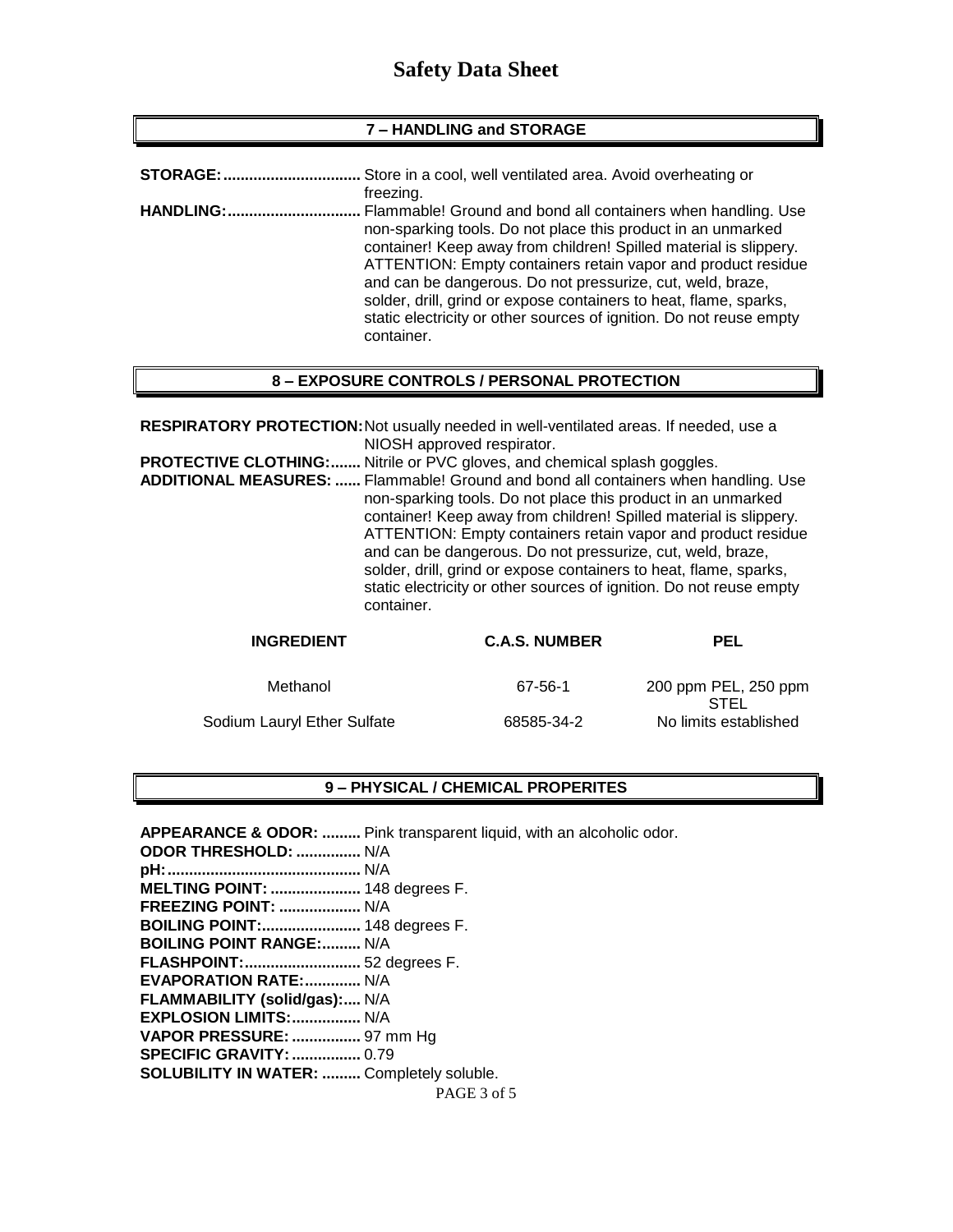**PARTITION COEFFICIENT: .....** N/A **AUTO-IGNITION TEMPERATURE:..........................**N/A **DECOMPOSITION TEMPERATURE: ......................**N/A **VISCOSITY: ..............................** Water thin

#### **10 – STABILITY and REACTIVITY**

**STABILITY:...............................** Stable under normal conditions. **HAZARDOUS DECOMP.:.........** This product not known to polymerize. **INCOMPATIBILITY:..................** Avoid strong oxidizers. Avoid heat, sparks or open flames.

## **11 – TOXICOLOGICAL INFORMATION**

**ROUTE(S) OF ENTRY:.............** Inhalation, skin absorption, or ingestion. **LISTED CARCINOGEN: ...........** None over 0.1%. **MEDICAL CONDITION AGGRAVATED:..................**May aggravate pre-existing dermatitis. **INHALATION:............................** Inhalation of significant amounts of this product can cause headaches, dizziness, confusion or nausea. Can also cause loss of consciousness or death. Use only in well ventilated areas. **INGESTION:..............................** Swallowing even small amounts may cause blindness or death. Other effects may be nausea, headache, vomiting and visual disturbances. **EYES:........................................** Undiluted product will cause burns or eye irritation, or possibly permanent damage. **SKIN (DERMAL): ......................** This product may cause irritation or redness of the skin. **ACUTE TOXICITY\* (ORAL):…… .............................**>2000 mg/kg **ACUTE TOXICITY\* (DERMAL):.. .............................**>2000 mg/kg **ACUTE TOXCITY\* (INHALATION):..........................**>20,000 ppm V (Gas), >20 mg/l (Vapor), >5 mg/l (Dust)

**\***Determined using the additivity formula for mixtures (GHS Purple Book, 3.1.3.6)

**12 – ECOLOGICAL INFORMATION**

**ENVIRONMENTAL FATE AND DISTRIBUTION:** N/A

## **13 –DISPOSAL CONSIDERATIONS**

**WASTE DISPOSAL: .................** As recommended by local, state and federal authorities.

## **14 – TRANSPORTATION INFORMATION**

**DOT: PROPER SHIPPING NAME:.....** Methanol **HAZARD CLASS:......................** 3 Flammable **UN/NA NUMBER: .....................** UN 1230 **PACKAGING GROUP :.............** II